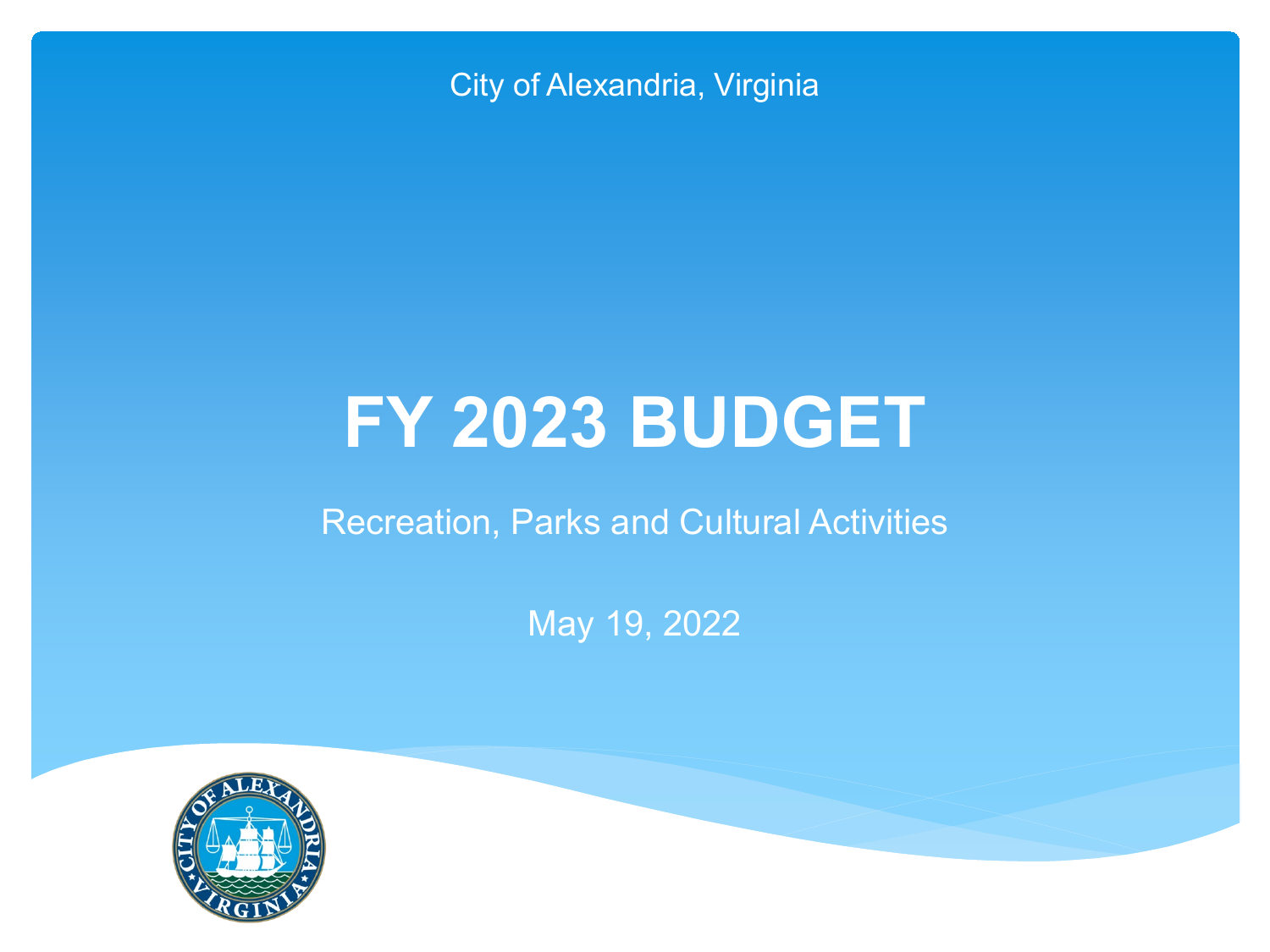### **THREE YEAR OPERATING BUDGET General Fund**



#### RECREATION, PARKS, AND CULTURAL ACTIVITIES

|                                          | FY 2021 Actuals | FY 2022 Approved | FY 2023 Approved | % Change FY22-FY23 |
|------------------------------------------|-----------------|------------------|------------------|--------------------|
| <b>Expenditures</b>                      |                 |                  |                  |                    |
| Personnel                                | \$14,657,624]   | \$17,033,012     | \$19,139,094     | 12.36%             |
| Non-Personnel                            | \$6,336,392     | \$7,578,599      | \$8,074,665      | 6.55%              |
| <b>Total RPCA Operating General Fund</b> | \$20,994,016    | \$24,611,611     | \$27,213,759     | 10.57%             |
| Revenue                                  | \$2,090,233     | \$4,094,270      | \$4,837,409      | 18.15%             |
| Net GF Impact                            | \$18,903,783    | \$20,517,341     | \$22,376,350     | 9.06%              |
| Department FTE                           | 156.46          | 156.46           | 158.46           | $2$ FTE            |

#### **City Operating Budget (All Departments)……**

|                                          | FY 2021 Actuals | FY 2022 Approved | <b>FY 2023 Approved</b> | % Change FY22-FY23 |
|------------------------------------------|-----------------|------------------|-------------------------|--------------------|
| Total Personnel                          | \$222,545,585   | \$231,405,762    | \$256,404,067           | 10.80%             |
| Total Non-Personnel                      | \$149,525,087   | \$439,393,280    | \$473,542,583           | 7.77%              |
| Debt Service                             | \$85,899,572    | \$65,485,634]    | \$73,111,131            | 11.64%             |
| Cash Capital                             | \$38,738,144    | \$34,424,271     | \$36,156,190            | 5.03%              |
| <b>CIP Operating Impacts</b>             |                 |                  |                         |                    |
|                                          |                 |                  |                         |                    |
| <b>Total City Operating General Fund</b> | \$784,298,679   | \$770,708,947    | \$848,403,045           | 10.08%             |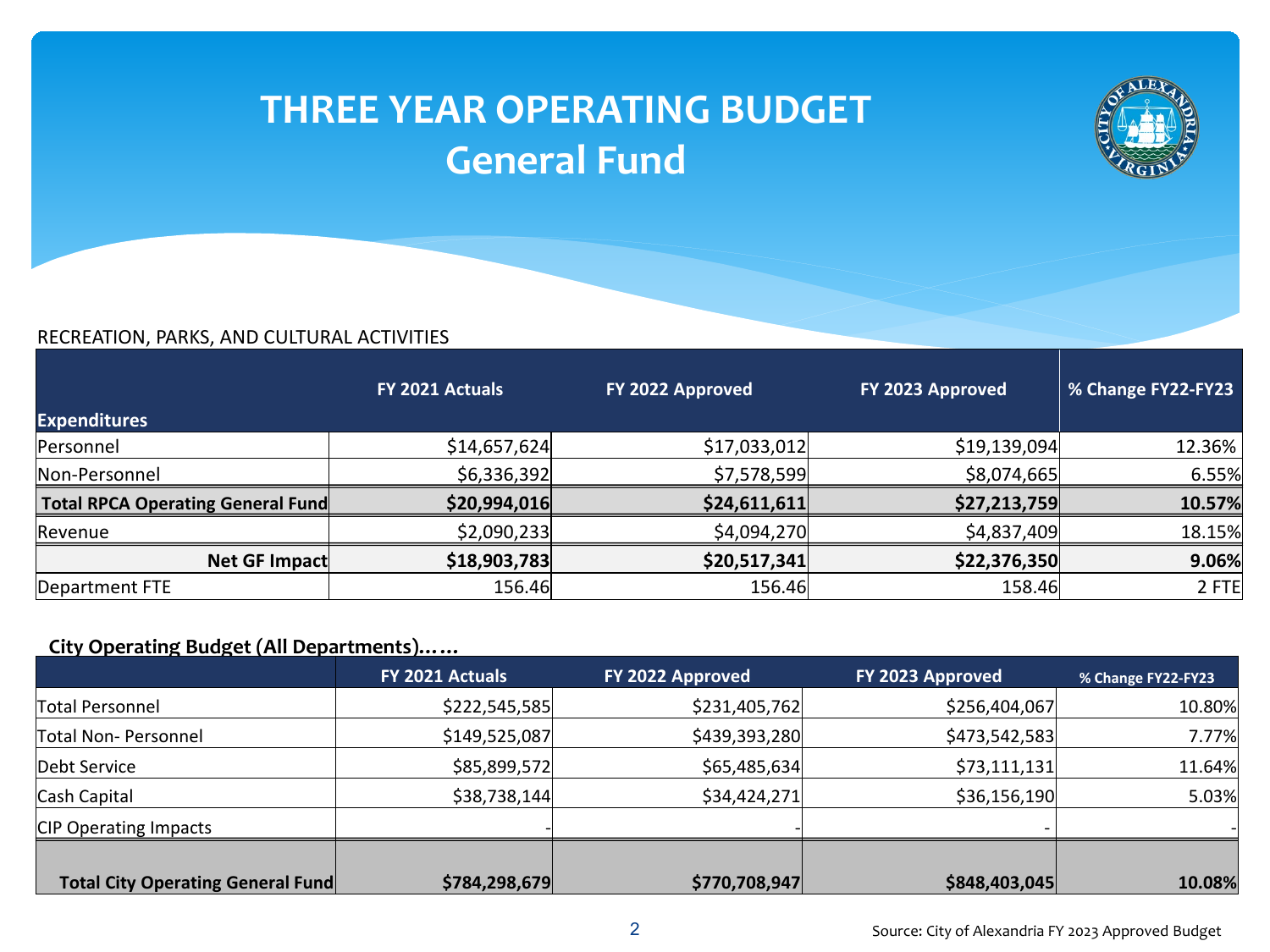# **FY 2023 Fiscal Highlights**  *Changes from FY 2022*



- Personnel Merit Increases
	- FY2022 Mid Year 1.5% Pay Scale Adjustment
	- 4.5% FY23 Salary Increase for all Personnel
	- Addition of 3 steps added to the end of Pay Scale
- FY22 Position Hiring Freezes lifted.
- Seasonal Staff Hourly Wage Increase \$16.66/hr minimum wage
- Expanded Programming at Outdoor Pools
- Increased FTE  $-2$  (Lifeguards)
- Fees No increases
	- Special Events Park Rental Fees reduced to FY19 fees until Jan 2023.
	- Projected Increase in Revenue
		- Robinson Landing Floating Pier (Project \$15,000)
		- Marina Security Access (Projected \$5,400)
- Reductions No Budget Reductions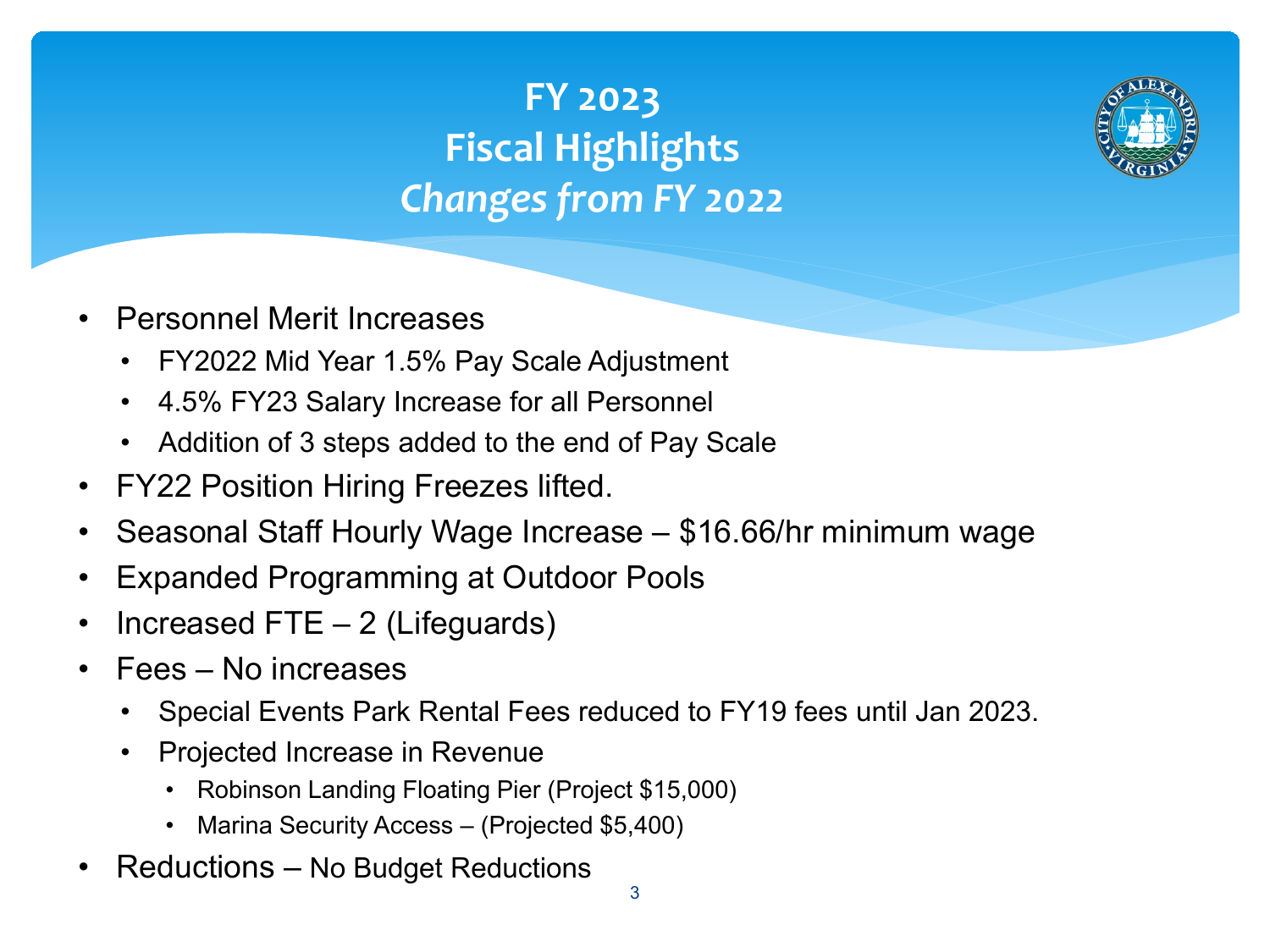### **RPCA Fiscal Approach to COVID-19**



| FY <sub>20</sub>                                       | <b>FY21</b>                                                       | <b>FY22</b>                                                                         | <b>FY23</b>                                                                         |
|--------------------------------------------------------|-------------------------------------------------------------------|-------------------------------------------------------------------------------------|-------------------------------------------------------------------------------------|
| Eliminated / Reduce all<br>programming                 | Budget Reductions (Exp\Rev)                                       | Budget Reductions (Exp\Rev)                                                         | Increase efficiency of training<br>to reduce costs                                  |
| Refunded all canceled services                         | Limited on-site<br>programming. Increased<br>virtual programming. | Responding to<br>federal/state/local guidance on<br>programming                     | Return to based-line revenue<br>for programming                                     |
| Reduced Q3/Q4 purchases                                | Increase IT support for<br>teleworking                            | Continue IT support for<br>hybrid/teleworking-Returning<br>to in-person office work | Continue IT support for return-<br>to-work initiative                               |
| Update internal policies for<br>electronic submissions | Additional wiring in Centers<br>for Wireless connections          | No Changes                                                                          | Work with ITS to make<br>conference rooms compatible<br>for virtual meeting         |
| Continued to pay all staff                             | <b>Eliminated Travel for</b><br>Trainings/Conferences             | <b>Reduced Travel for</b><br>Trainings/Conferences                                  | <b>Increase Seasonal Staff</b><br>associated with current labor<br>market pressures |
| Canceled all Travel/In-Person<br><b>Trainings</b>      | <b>Eliminated Planned Projects</b>                                | Limited Reinstatement of<br>projects                                                | Reinstatement of projects                                                           |
| Shifted to teleworking, where<br>possible              | Alternating work schedules                                        | Respond to guidance from<br>returning to in-person office<br>work committee         | Alternating work schedules                                                          |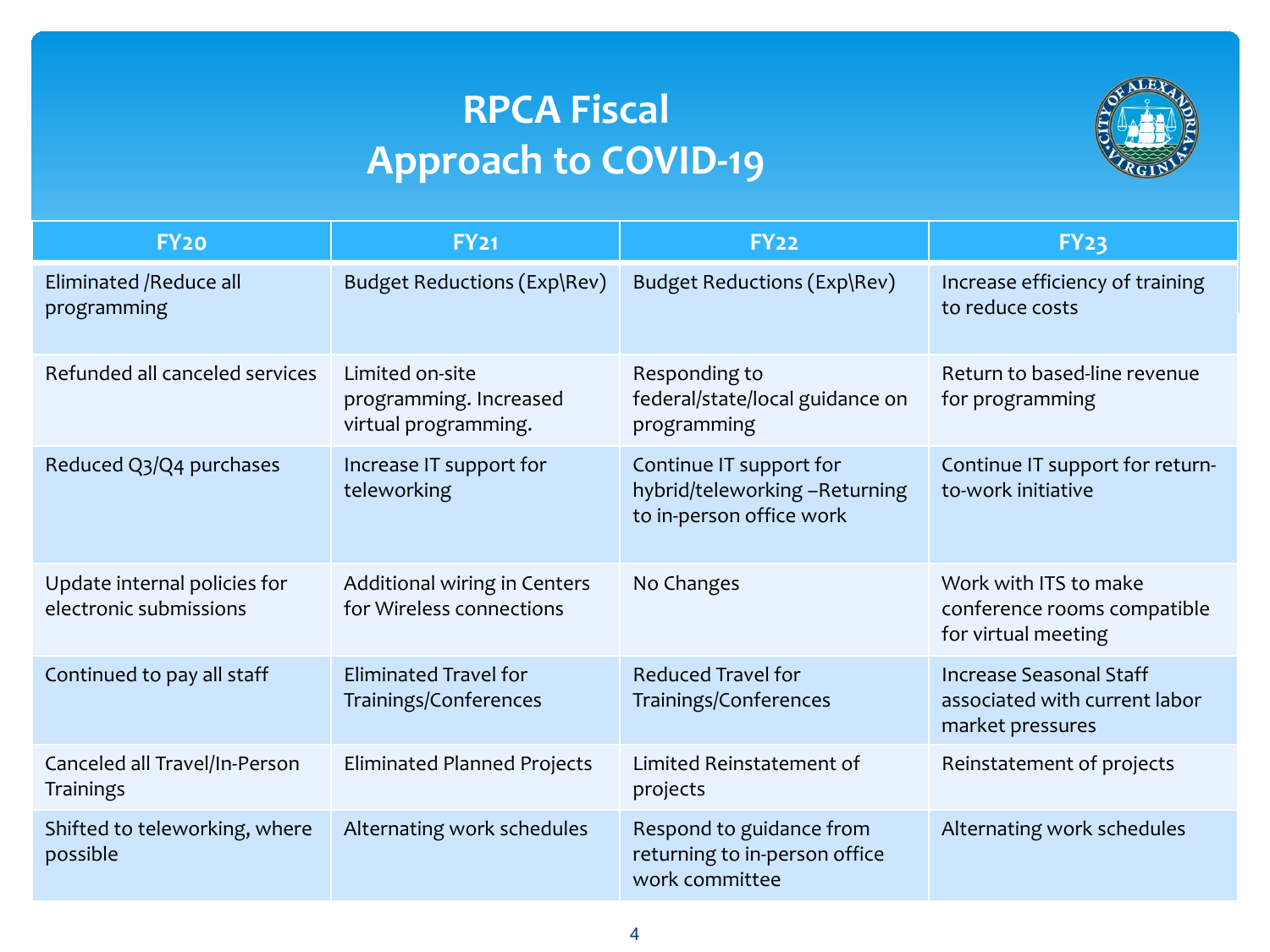### **American Rescue Plan Act**



- RPCA submit seven proposal for consideration of the American Rescue Plans Act funds for 2021.
- City of Alexandria 59.5 Million (2<sup>nd</sup> Half Allocated May 2022)
	- RPCA Funded Projects
		- City Arts Relief and Recovery Grants to Alexandria-based Artists and Arts Organizations (\$110,000)
		- Out of School Time Program (OSTP) Enhanced Enrichment Programming and Financial Assistance Opportunities (\$620,000)
- Projects/Programs are required to be completed by 2026.